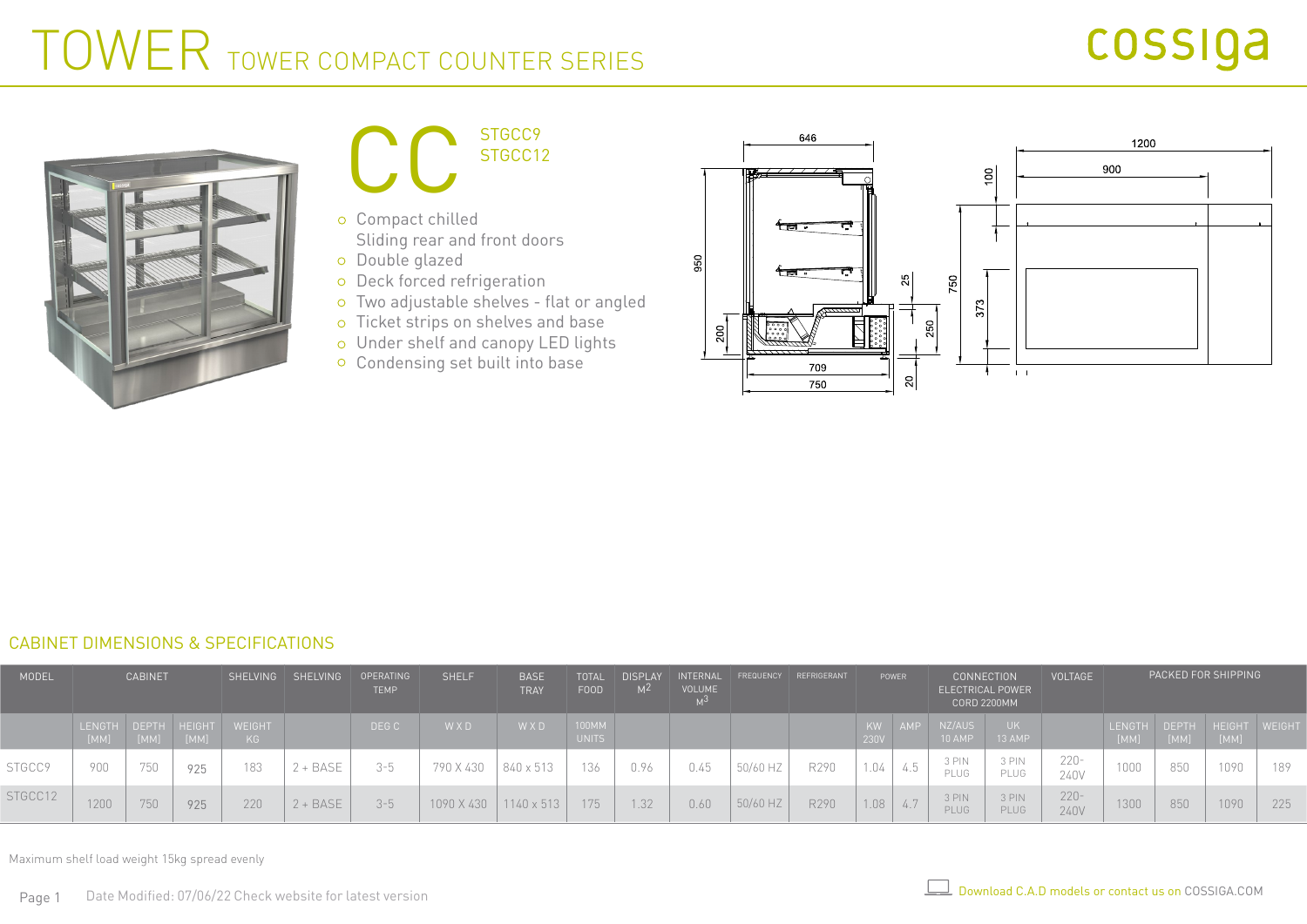# TOWER JOINERY TO REAR WALL WITH VENT

Rear venting - Cannot be dropped into counter top



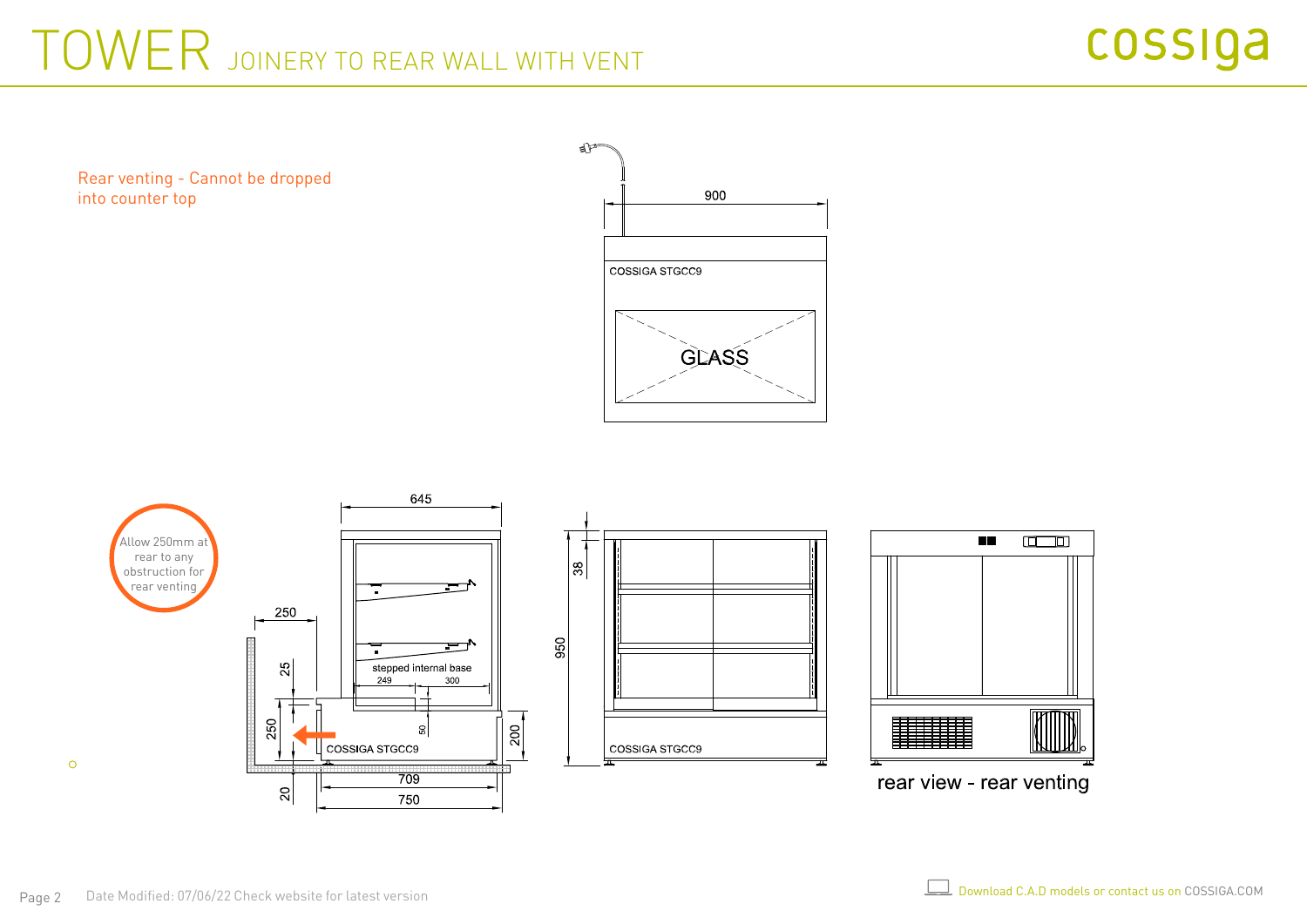# TOWER TICKET STRIP



Shelf with ticket strip attached

Ticket Strip Stainless Steel Attaches to shelf frame End Profile

#### Lengths

| <b>CABINET</b><br>LENGTH MM | <b>TICKET STRIP</b><br>LENGTH |
|-----------------------------|-------------------------------|
| 900                         | 775                           |
| 1200                        | 1075                          |

### Price Tabs

Stainless Steel Write on with marker or adhesive tape Measure 60mm x 30mm Sold in packs of 20

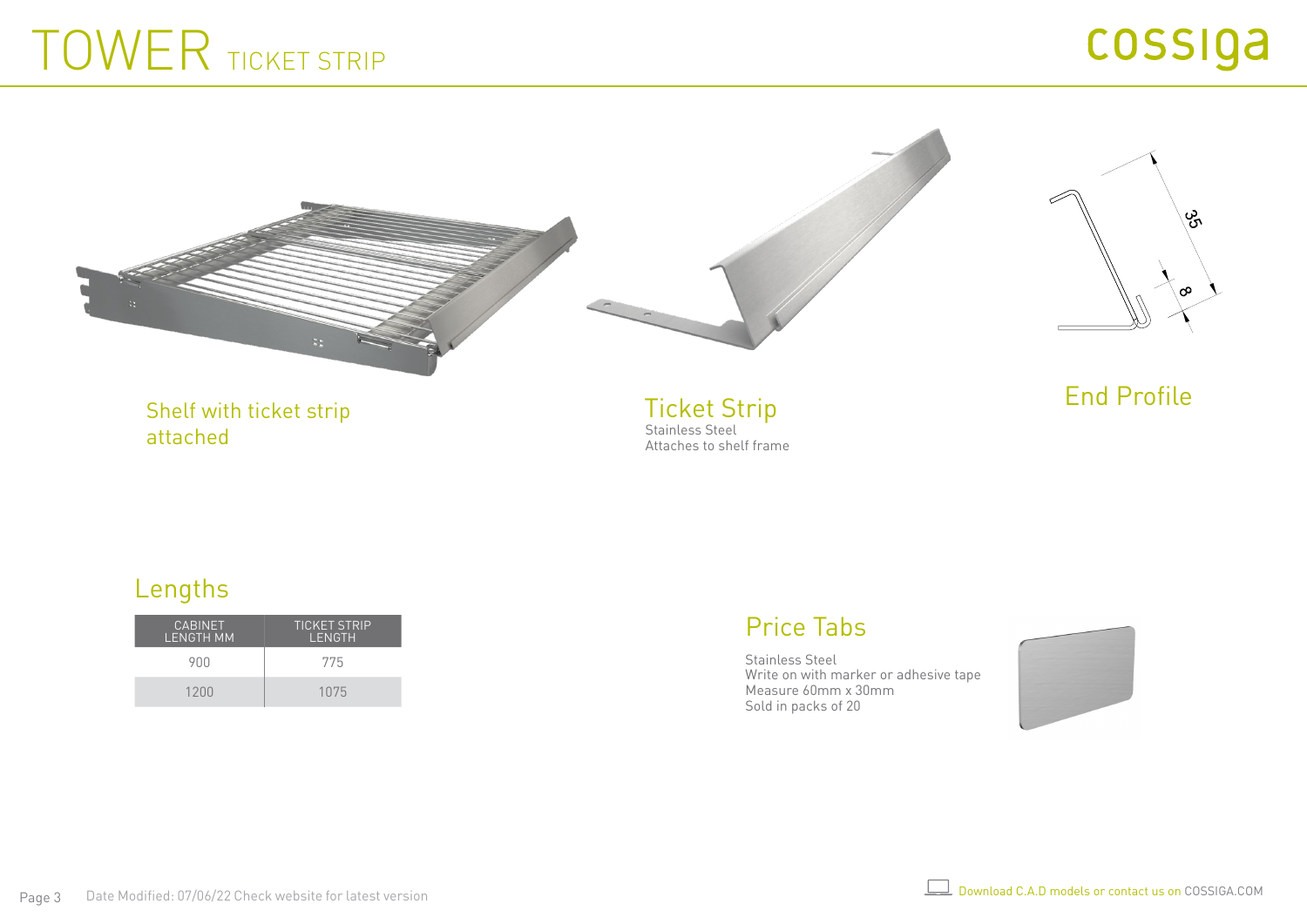# TOWER GLASS SHELVING

### Glass Shelf Options

Standard wire racks are removed and replaced with 6mm toughened glass panes





Maximum shelf load weight 15kg spread evenly

| MODEL   | <b>GLASS</b>                   | <b>WIDTH</b><br><b>MM</b> | <b>DEPTH</b><br><b>MM</b> | PFR SHELF<br><b>PANES</b> | SHEI VES | TOTAL<br><b>PANES</b> |
|---------|--------------------------------|---------------------------|---------------------------|---------------------------|----------|-----------------------|
| STGRF9  | 6MM TOUGHENED - POLISHED EDGES | 390                       | 385                       |                           |          |                       |
| STGRE12 | 6MM TOUGHENED - POLISHED EDGES | 540                       | 385                       | $\sqrt{2}$                | $\cap$   |                       |



Support bracket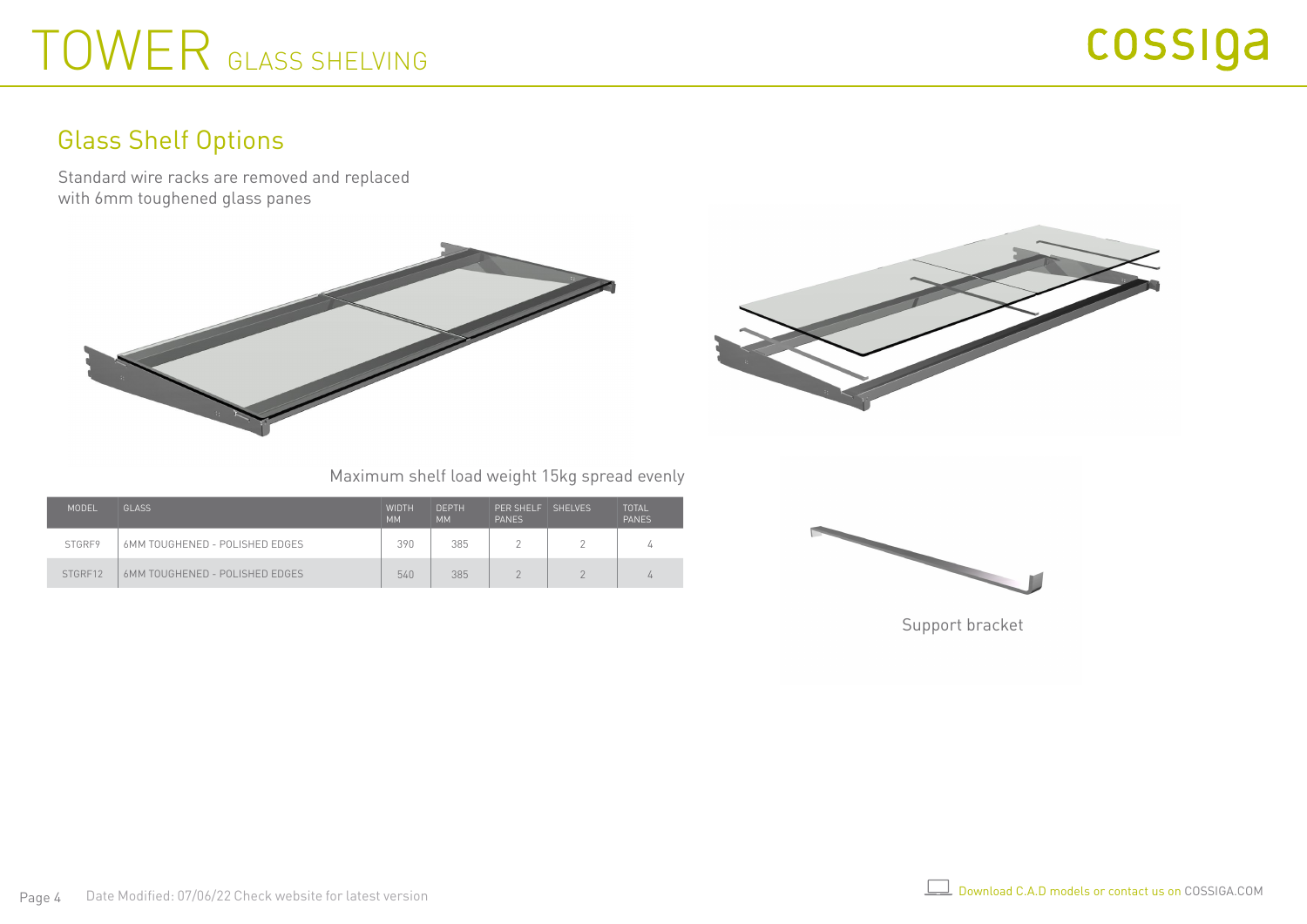# TOWER HEATED UNITS ACCESSORIES

### Mirror film

- Applied to the inside glass rear doors
- Suitable for heated and chilled units

### Pie Trays

- o Stainless Steel Construction
- Placed on shelves for heated food items



TOTAL TRAY